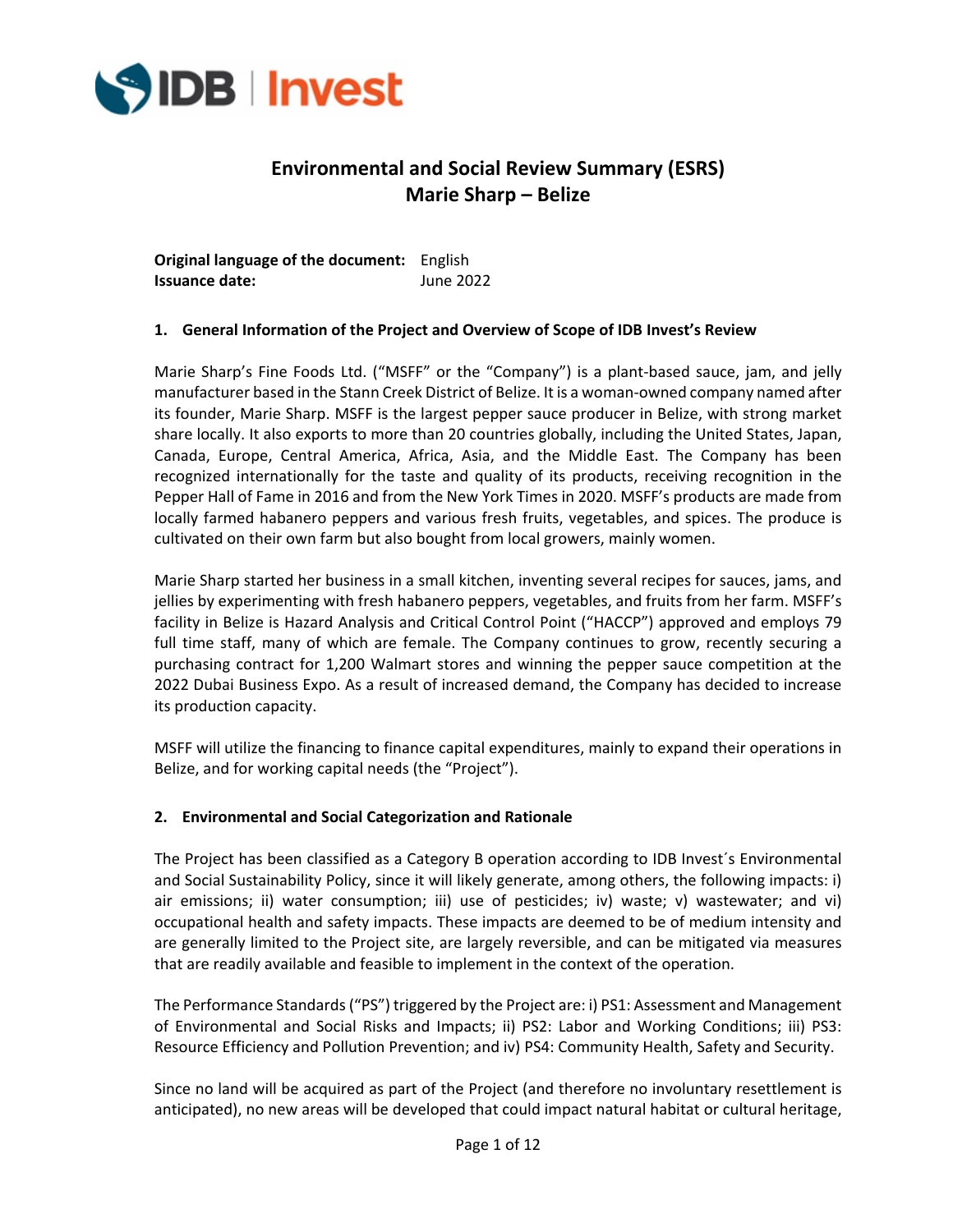and no indigenous communities will be affected by the proposed activities, PS5: Land Acquisition and Involuntary Resettlement, PS6: Biodiversity Conservation, PS7: Indigenous Peoples, and PS8: Cultural Heritage have not been triggered.

# **3. Environmental and Social Context**

# 3.1 General Characteristics of the Project's Site

MSFF operates within Melinda Estates, a 400-acre property located in the Stann Creek District of Belize. The property is located approximately 1.4 miles east-southeast of Hope Creek and approximately 5 miles west-northwest of downtown Dangriga. With less than 10,000 inhabitants, Dangriga is the capital of Stann Creek District.

Approximately 35 acres of the property consists of a food processing and packaging plant (the "Plant"), which includes the following structures/facilities: i) sauce factory; ii) jam factory; iii) smoke house; iv) maintenance building; v) accounts office; vi) lunchroom; vii) gift shop; viii) security booth; ix) cold storage; and x) farm workers barracks. The remaining 365 acres of the property is farmland for the cultivation of the following crops: i) habanero pepper; ii) carrot; iii) onion; iv) lime; v) corn; vi) papaya; vii) grapefruit; viii) coconut; ix) orange; x) pineapple; xi) mango; and xii) other. This area also includes a small greenhouse for pepper seedlings.

# 3.2 Contextual Risks

The Project is not located in an area of historical or current violent conflict or conflict transition. The homicide rate of Belize is high, ranked 5<sup>th</sup> out of 22 countries in Latin America at 29 per 100,000 inhabitants<sup>[1](#page-1-0)</sup>. Incidents of terrorism are low in the country, with a single incident with no injuries in the last [2](#page-1-1)0 years<sup>2</sup>. Belize also ranks relatively high (62.26 out of 100 in 2020) in political stability and the absence of violence/terrorism<sup>[3](#page-1-2)</sup>.

# **4. Environmental Risks and Impacts and Proposed Mitigation and Compensation Measures**

# 4.1 Assessment and Management of Environmental and Social Risks

# 4.1.a E&S Assessment and Management System

MSFF is certified according to the International Featured Standard ("IFS"), which is a Global Food Safety Initiative benchmarked standard for food manufacturers, wholesalers, distributors, agents, and brokers. To achieve this certification, MSFF developed an "IFS Quality Manual," which consists of the following sections: i) senior management responsibility; ii) Quality and Food Safety Management System; iii) resource management; iv) planning and production process; v) internal audits; vi) defense assessment; and vii) records. The second section describes the Company's Quality and Food Safety Management System, including procedures for document control, record keeping,

<span id="page-1-0"></span><sup>1</sup> [Latin America & the Caribbean: homicide rates 2020, by country | Statista.](https://www.statista.com/statistics/947781/homicide-rates-latin-america-caribbean-country/#:%7E:text=In%202021%2C%20the%20highest%20homicide,Honduras%20ranked%20third%2C%20with%2038.6.)

<span id="page-1-2"></span><span id="page-1-1"></span><sup>&</sup>lt;sup>2</sup> [GTD Search Results](https://www.start.umd.edu/gtd/search/Results.aspx?start_yearonly=&end_yearonly=&start_year=&start_month=&start_day=&end_year=&end_month=&end_day=&country=22&asmSelect1=&dtp2=all&success=yes&casualties_type=b&casualties_max=) (umd.edu).

<sup>3</sup> [WGI 2021 Interactive > Home \(worldbank.org\).](http://info.worldbank.org/governance/wgi/)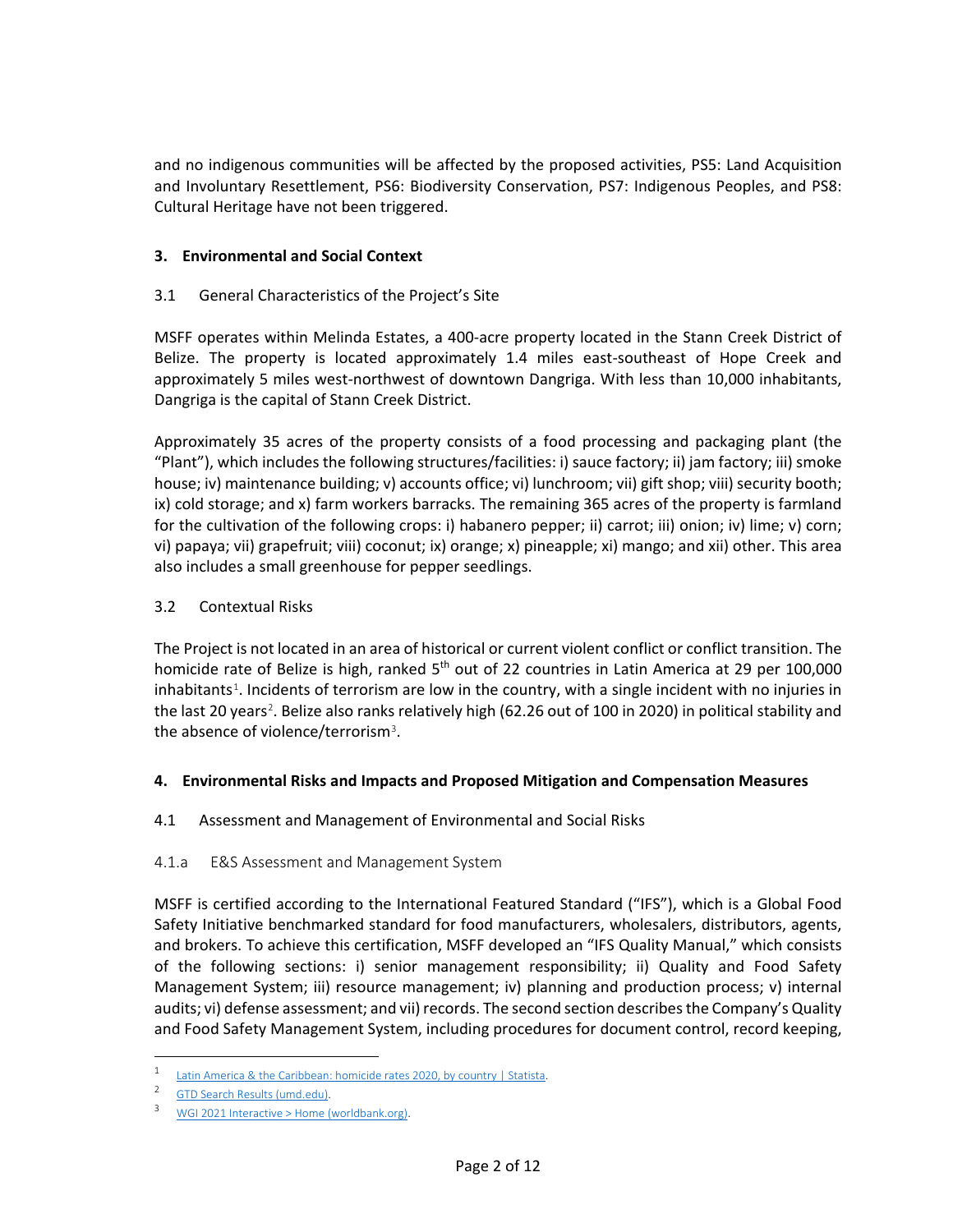and food safety management according to the HACCP System. Other sections of the manual include elements of a typical management system, including policies, management programs (specifically related to food safety and occupational health and safety, but also including waste management), organizational capacity, emergency preparedness and response, and monitoring and review.

MSFF will develop an Environmental and Social Management System ("ESMS") Manual to complement the IFS Quality Manual.

# 4.1.b Policy

MSFF's IFS Quality Manual includes the following policies: i) Food Safety and Quality Policy; ii) Customer Focus Policy; iii) Environmental Policy; iv) Sustainability Policy; v) Company Ethics (for employees and the Company); vi) Personal Hygiene Policy; vii) Waste Disposal Policy; and viii) Water Safety and Management Policy. The Environmental Policy states the Company's commitment to i) consider environmental risks and impacts in decision making; ii) minimize waste through reuse and recycling; iii) minimize the use of energy and water; iv) purchase products and services that have the least environmental impact; v) train and inform employees on environmental issues; vi) promote environmental awareness; vii) communicate commitments to clients, customers, and the public; and viii) comply with environmental regulations.

MSFF also has a standalone Health and Safety Policy that declares the Company's "enthusiastic commitment to health, safety and the environment." It states that management will work with the Health and Safety Team to reduce workplace hazards, provide workers with health and safety training, and discipline workers that do not work in a healthy and safe manner or comply with applicable legislation or corporate policies and procedures.

4.1.c Identification of Risks and Impacts

# 4.1.c.i Direct and indirect impacts and risks

MSFF has an Environmental Compliance Plan ("ECP") approved by the Department of the Environment ("DOE") in October 2020. The ECP includes an environmental risk analysis of the company's operations, which identifies the following potential environmental impacts: i) contamination of water resources from wastewater discharge; ii) contamination of water resources from fertilizer and pesticide use; iii) solid waste generation; and iv) landscape alteration.

MSFF was not required by the government of Belize to conduct an environmental and social impact assessment or to obtain an environmental license for the Project, since it involves improvements to an existing facility. The Company is required to update and obtain approval of the ECP, however, on a yearly basis. The Company will also develop a procedure to periodically identify, assess, and manage its environmental, social, and occupational health and safety risks and impacts (e.g., in an E&S Risk Matrix) as part of its ESMS Manual.

# 4.1.c.ii Analysis of alternatives

Since the Project involves improvements to existing facilities, no alternative analysis was required.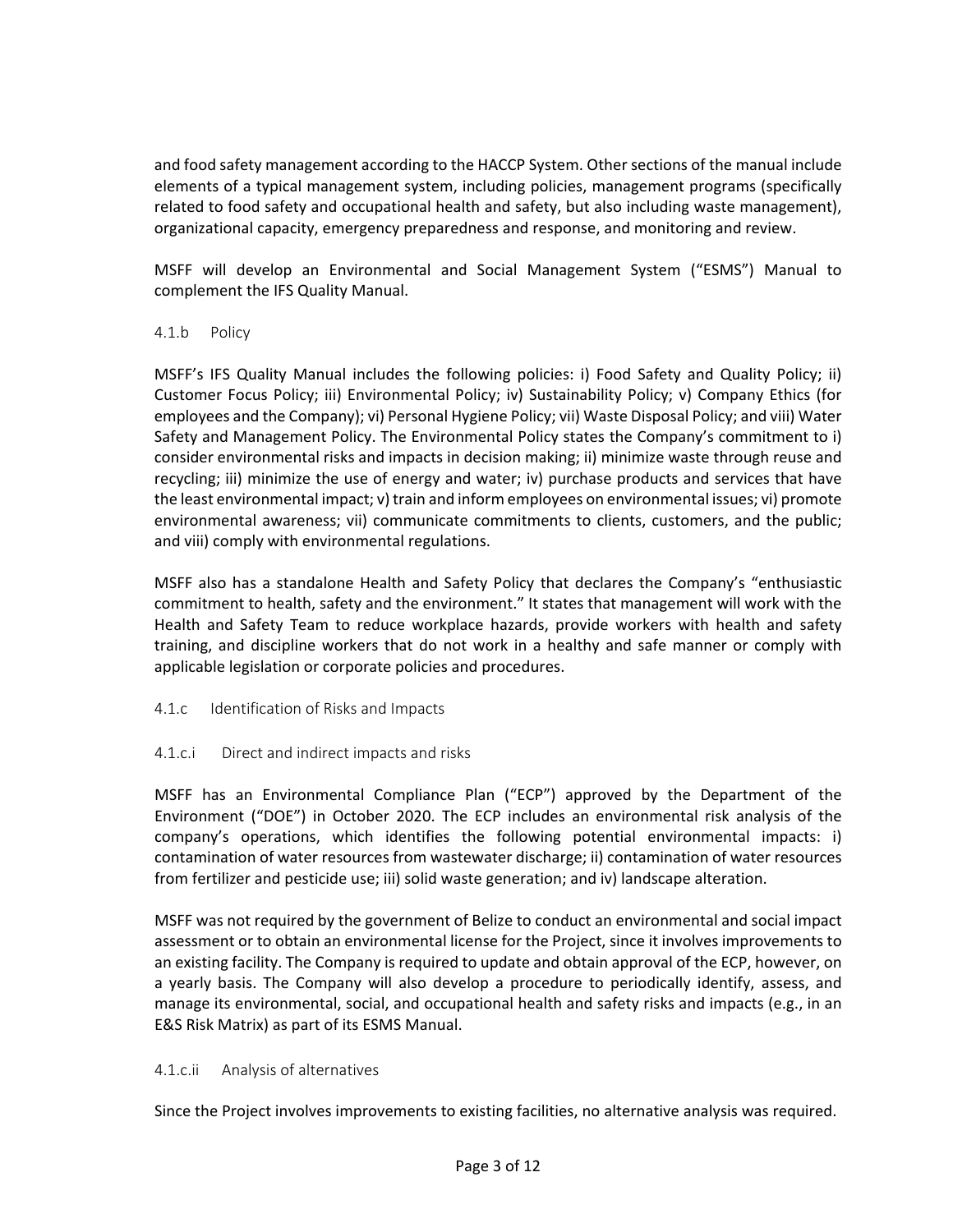### 4.1.c.iii Cumulative impact analysis

Since the Project involves improvements to existing facilities, no material cumulative impacts are anticipated.

#### 4.1.c.iv Gender risks

There is a significant gender gap, defined as the differential and unequal access to economic, political participation, educational, and occupational opportunities based on sex or gender, in Latin America and the Caribbean. This gender gap is reinforced by pervasive cultural norms regarding acceptable roles for men and women and is exacerbated by weak legal protections and/or inadequate social response. The gender gap leads to gender discrimination, unequal access to public services, educational differentials, pay and labor gaps, and lagging political participation rates. The gender gap index for Belize is tied for 20<sup>th</sup> out of 26 countries in the region at 0.7<sup>[4](#page-3-0)</sup>.

Gender-based violence and harassment (GBVH) is also a significant problem in Latin America and the Caribbean, which has the highest rate in the world. Brazil, Mexico, Argentina, Peru, El Salvador, and Bolivia represent 81% of global cases. Twelve women are murdered a day in the region<sup>[5](#page-3-1)</sup>. GBVH in Latin America has been exacerbated by the COVID-19 pandemic, as indicated by a significant increase in phone calls to domestic abuse hotlines in many countries in the region<sup>[6](#page-3-2)</sup>.

No specific gender risks have been identified for the Project. MSFF understands the general risks in the region, however, and its Employee Handbook prohibits discrimination and harassment based on sex and gender identity. Employees are required to report sexual harassment, bullying, or discrimination to their manager. There is a policy against retaliation for employees that report such behavior, and the company has specific procedures for reporting and addressing complaints of sexual harassment or bullying. It is worth mentioning that in 2019, in partnership with the US Embassy in Belize, MSFF announced the launch of a new pineapple pepper sauce to support the combating of GBVH through a non-profit domestic violence shelter.

# 4.1.c.v Climate change exposure

MSSF's property suffers from occasional flooding. As a result, the floors in the Plant's buildings are slightly raised to prevent flood damage. The facility has not experienced a significant hurricane since 1961, but still has a detailed Hurricane Preparedness and Emergency Operations Plan.

#### 4.1.d Management Programs

MSFF's ECP includes measures to mitigate potential impacts grouped by the following topics: i) land preparation; ii) infrastructure; iii) agrochemical management and agricultural activities; iv) production and work area; v) water resources; vi) waste disposal (liquid, solid, and hazardous

<sup>4</sup> [Gender gap index in Latin America 2021 | Statista.](https://www.statista.com/statistics/803494/latin-america-gender-gap-index-country/)

<span id="page-3-2"></span><span id="page-3-1"></span><span id="page-3-0"></span><sup>5</sup> [Number of femicides in Latin America by country 2019 | Statista.](https://www.statista.com/statistics/827170/number-femicide-victims-latin-america-by-country/)

<sup>6</sup> [COVID-19: rise of gender violence in Latin America | Statista.](https://www.statista.com/statistics/1113975/gender-violence-growth-coronavirus-latin-america/)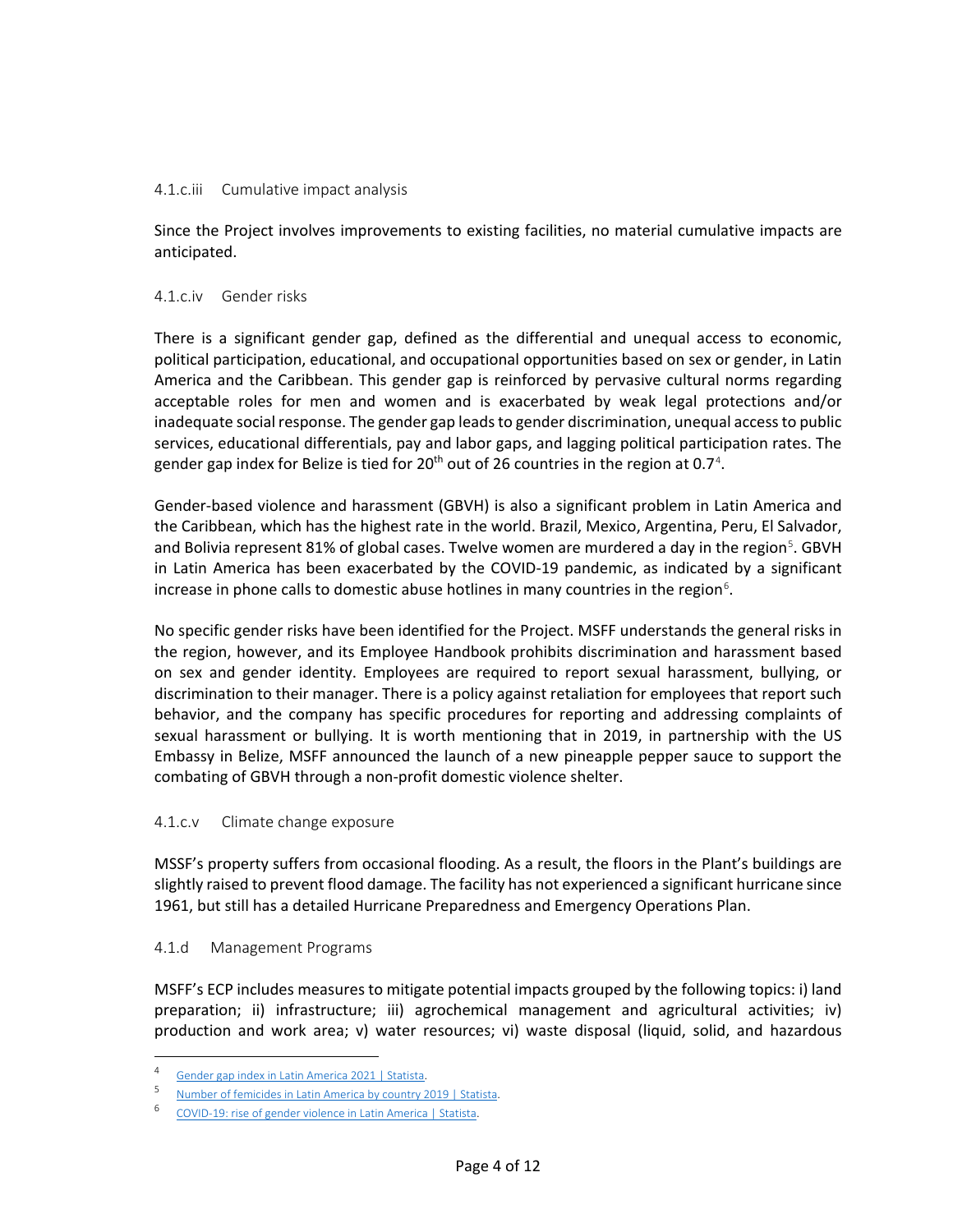waste); vii) energy source; viii) social and cultural issues; and ix) disaster mitigation. The ECP also includes sections on enforcement and monitoring, reporting requirements, and post-development review.

MSFF's IFS Quality Manual also describes several management programs, including for waste disposal, pest control, water management, occupational health and safety, and hazardous materials management.

# 4.1.e Organizational Capacity and Competency

MSFF's Operations Manager is the Company's IFS Representative and thus responsible for implementing its Quality and Food Management System. He is also responsible for supervising the environmental, health, and safety ("EHS") performance of the Company's farmers and outgrowers. The Company's two security guards report to the Operations Manager. MSFF's Quality Manager is responsible for supervising the EHS performance of the Company's Plant, including monitoring working conditions (e.g., air quality) and food quality (e.g., contaminants). Two Quality Assurance Technicians and a Lab Technician report to the Quality Control Manager. MSFF's Sales, Marketing & Customer Service Manager ("Marketing Manager") is responsible for communicating with customers and other stakeholders, including responding to complaints received through the Company's grievance mechanism. All three of these managers, along with the Purchasing Officer and the Financial Controller, report to MSFF's General Manager. The General Manager reports to the Managing Director, who reports to the Chairlady (i.e., Marie Sharp).

# 4.1.f Emergency Preparedness and Response

MSFF's Hurricane Preparedness and Emergency Operations Plan designates the Emergency Preparation Team, chaired by the General Manager, with preparing for an impending tropical storm. It designates the Emergency Response Team with preparing, responding to, and recovering from an emergency. The plan describes actions to take in the following stages of a hurricane: i) on alert (when a tropical storm is declared in the Caribbean Sea); ii) preparation (enacted when the company's facilities are located within the predicted landfall zone of a tropical storm); iii) Hurricane Watch Red 1 (when Hurricane conditions are possible within 36 hours); iv) Hurricane Red 11 (when Hurricane conditions are expected within 24 hours); and v) recovery (after the Hurricane has passed). The plan lists hurricane shelters in Dangriga, Hope Creek, Sarawee, and Pomona.

MSFF also has a Management of Incidents procedure for emergency situations. The procedure indicates that the Company has a Crisis Management Team with members that are trained in crisis management and serve as first points of contact in emergency situations. The first person contacted notifies other members of the team. The document includes specific procedures for telephone threats, mail threats, and spills. It also references separate procedures for fire incidents and hurricanes and provides more detailed procedures for preparing for and responding to an earthquake.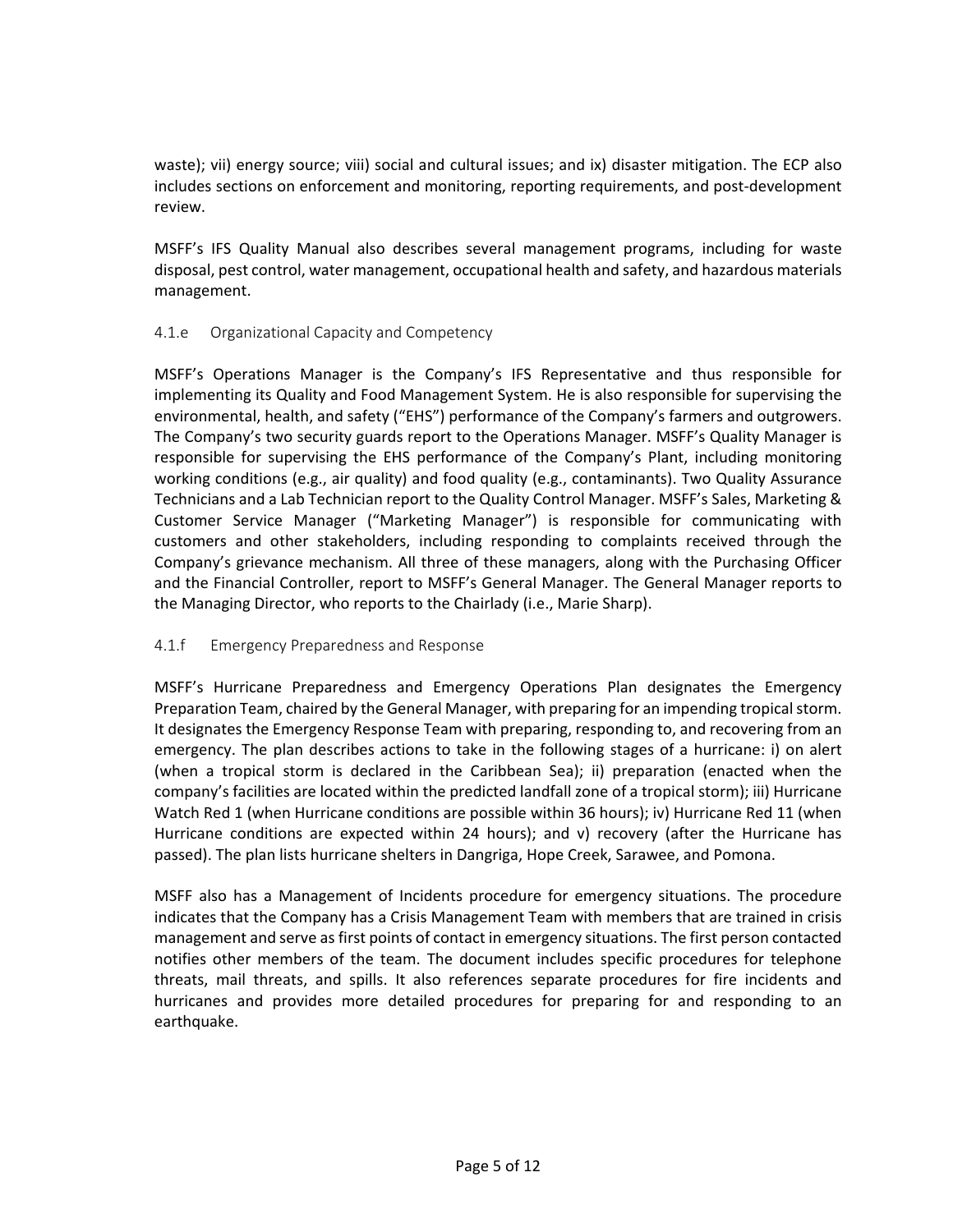# 4.1.g Monitoring and Review

MSFF's ECP includes a section on enforcement and monitoring, which includes the following requirements: i) development of additional mitigation measures as further information becomes available; ii) periodic review, assessment, and revision (if required) of mitigation measures; iii) environmental audit every three years or as deemed necessary by the DOE; and iv) payment for compliance monitoring by the DOE.

MSFF's IFS Quality Manual describes the Company's internal audit procedures, including: i) management of non-conformities; ii) corrective and preventative actions; iii) site factory inspections; iv) management of complaints; and v) management of incidents.

Air quality monitoring within the Plant occurs monthly, and food monitoring occurs quarterly. A third party independently tests food once a year to compare results. Water extracted from an onsite river and a private well are tested daily. Water quality is also periodically tested by a third party.

# 4.1.h Stakeholder Engagement

MSFF's IFS Quality Manual describes the Company's procedures for communicating with stakeholders, including workers, suppliers, contractors, customers, and food authorities. MSFF's Marketing Manager is responsible for communicating with these stakeholders. As a Councilor at the Belize Chamber of Commerce and Industry, the Marketing Manager has good contacts and is in constant contact with representatives of the nearest communities of Hope Creek, Dangriga, and Pomona. He is also in contact with the owner of the only property adjacent to Melinda Estates, who is a large landowner that grows citrus trees.

Since the Project will only involve improvements to existing facilities and the nearest community is 1.4 miles away, there will be no affected communities. As a result, no Project-specific public consultation or stakeholder engagement is required.

# 4.1.i External Communication and Grievance Mechanisms

MSFF's Belizean website<sup>[7](#page-5-0)</sup> provides basic information about the Company. The Company also has separate websites in some of the other countries in which it operates, which are managed by their importers. All these websites provide multiple means to contact the Company, including postal addresses, e-mails, and a website form. The website form is the principal mechanism utilized to receive complaints. MSFF's Management of Complaints procedure is described in the IFS Quality Manual. The Marketing Manager is responsible for responding to all complaints and for keeping records of all complaints received and their responses. Complaints received by overseas websites are received by the importer and forwarded to the Marketing Manager. The Marketing Manager is assisted in responding to complaints by the Factory Manager and the Quality Manager. Most of the messages received from the website form are retail questions about product. Approximately three to five actual complaints are received a year, generally regarding the product and/or its packaging. The Company has received no complaints from nearby communities in the last three years. This is

<span id="page-5-0"></span>https://www.mariesharps.bz/.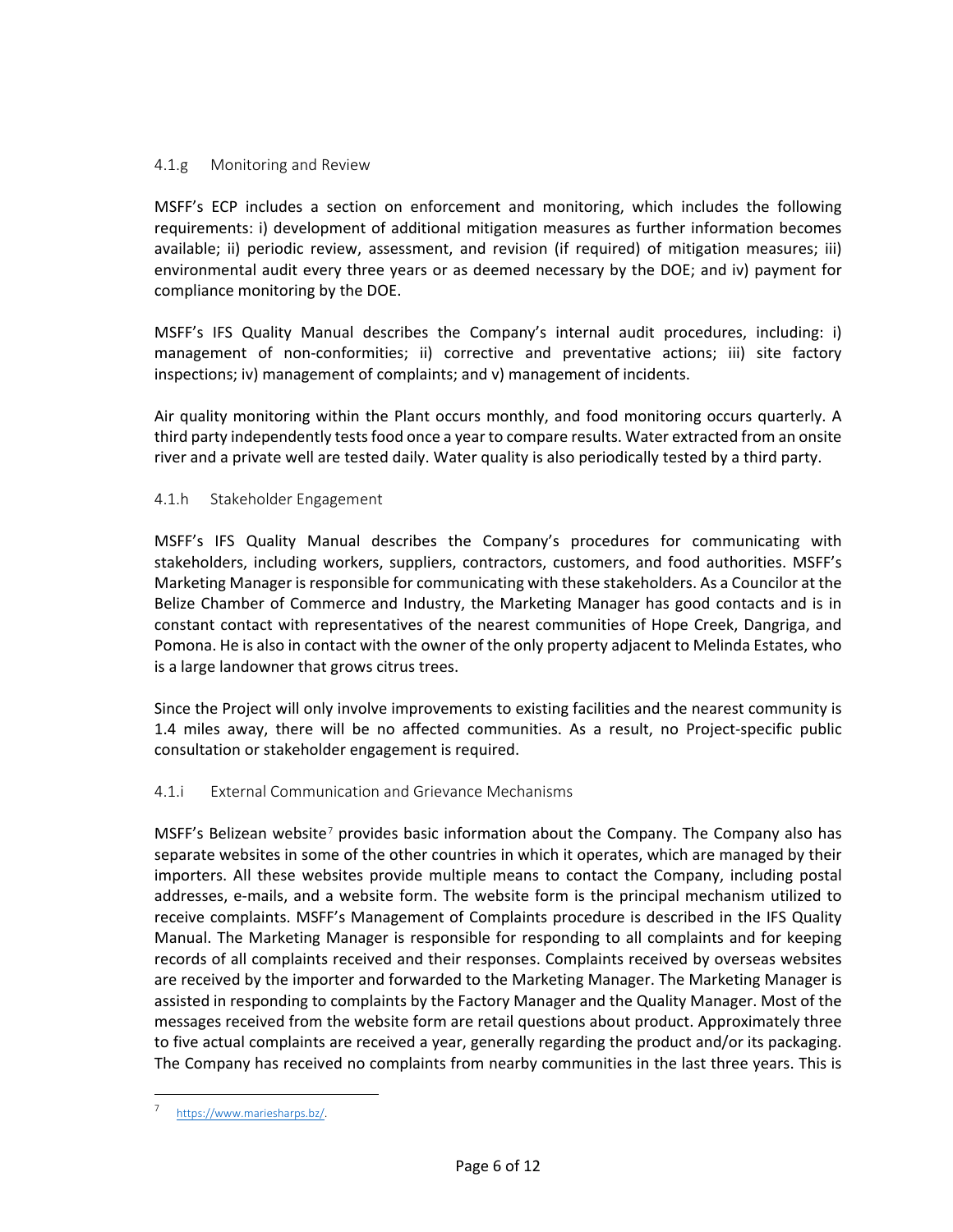most likely because there is only one property adjacent to Melinda Estates and the nearest community is Hope Creek, which is located approximately 1.4 miles away.

# 4.1.j Ongoing Reporting to Affected Communities

MSFF will add a webpage on its E&S performance to its corporate website.

# 4.2 Labor and Working Conditions

# 4.2.a Working Conditions and Management of Worker Relationships

MSFF employs 56 people at the Plant, 24 of which are women, and 23 farmers, 3 of which are women. The Company has traditionally employed more women than men, especially within the Plant (excluding maintenance workers, which are typically men). Four of the seven members of the Company's Board of Directors are women, as is its General Manager. Many of the Company's outgrowers are also women.

The Company anticipates that their workforce will grow approximately 30% with the increased production resulting from the Project.

# 4.2.a.i Human resources policies and procedures

MSFF's Employee Handbook includes sections on: i) payroll; ii) hours of work; iii) time clock procedures; iv) overtime; v) lateness; vi) security; vii) code of conduct; viii) recruitment; ix) induction; x) training and development; xi) occupational health and safety; xii) worker's compensation; xiii) discrimination; xiv) sexual harassment; xv) bullying; xvi) pregnancy at work; xvii) leave from work (including vacation, sick leave, and jury duty); xviii) performance management; xix) cause for dismissal; xx) grievances; xxi) conflict of interest; and xxii) intellectual property and security.

# 4.2.a.ii Working conditions and terms of employment

MSFF employees sign several forms when they are hired with information of their terms of employment and are provided with copies of these forms. The forms include information on the employee's responsibilities (i.e., job description), salary, benefits, and work schedule.

# 4.2.a.iii Workers' organizations

MSFF complies with the Labor Act of Belize<sup>[8](#page-6-0)</sup>, which grants workers the right to join trade unions. None of MSFF's workers, however, are currently members of a union.

4.2.a.iv Non-discrimination and equal opportunity

<span id="page-6-0"></span>https://www.oas.org/juridico/PDFs/mesicic5\_blz\_resp\_annex38.pdf.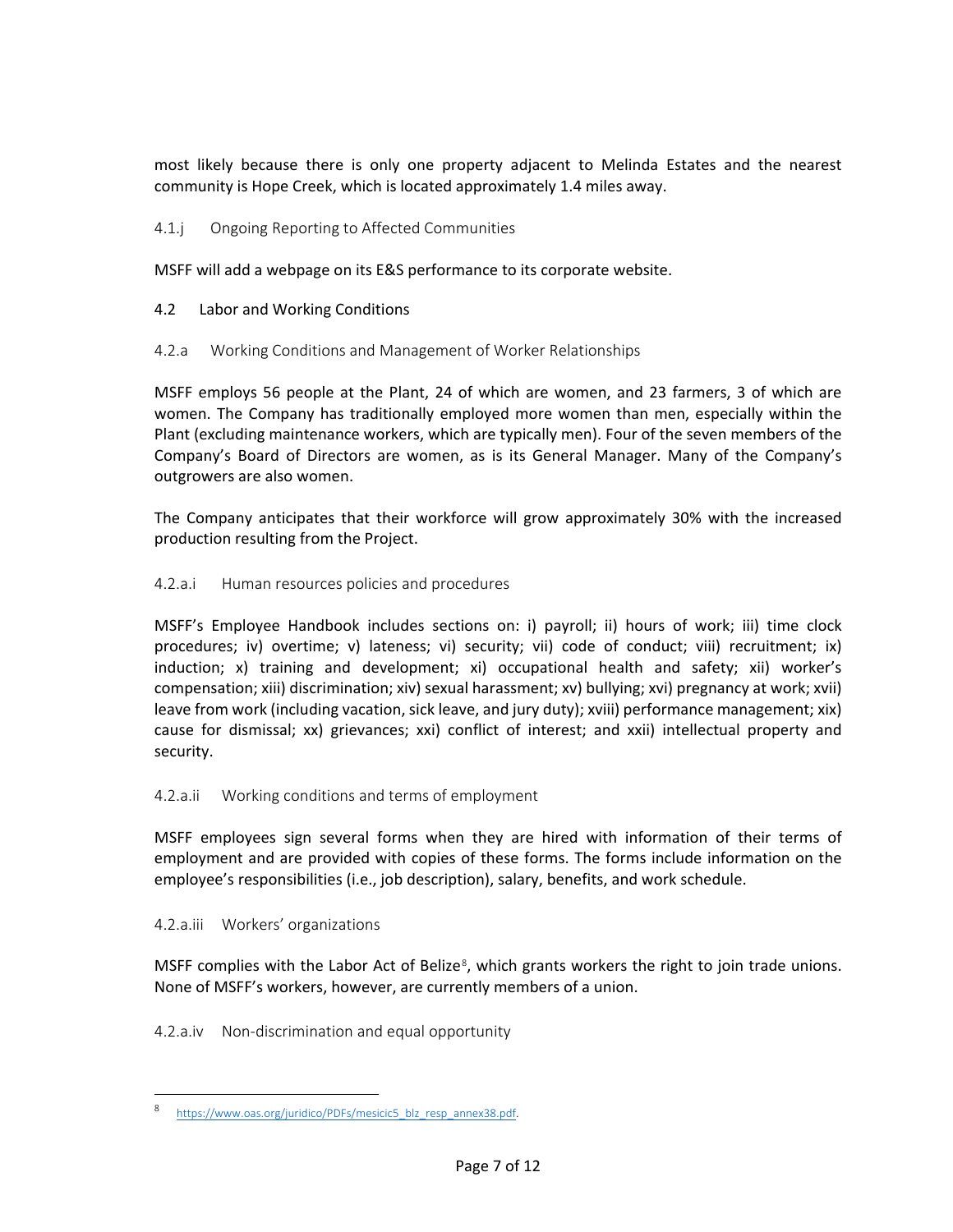MSFF's Employee Handbook prohibits discrimination and harassment based on age, disability, employment activity, gender identity, industrial activity, marital status, parental status, physical features, political activities and beliefs, race, religious activities and beliefs, and sex. Employees are required to report sexual harassment, bullying, or discrimination to their manager. There is a policy against retaliation for employees that report such behavior. The handbook includes specific procedures for reporting and addressing complaints of sexual harassment or bullying.

# 4.2.a.v Retrenchment

MSFF anticipates that their workforce will grow approximately 30% with the increased production resulting from the Project. Since these workers will be for operations rather than construction, no retrenchment is anticipated.

#### 4.2.a.vi Grievance mechanism

MSFF's Employee Handbook includes procedure for receiving and resolving employee grievances and complaints. The procedure indicates that employees must describe their grievance in writing. The person against whom the grievance is made is provided with the description and an opportunity to respond. If the grievance cannot be resolved between the two employees, the matter is referred to the most senior manager who makes a final decision regarding its resolution.

#### 4.2.b Protecting the Workforce

# 4.2.b.i Child labor

MSFF complies with the Labor Act of Belize, which sets a minimum working age of 14 with restrictions for workers under 18. The Company does not hire anyone under 18 years of age.

#### 4.2.b.ii Forced labor

MSFF complies with the Labor Act of Belize, which prohibits forced and compulsory labor.

# 4.2.c Occupational Health and Safety

MSFF's Employee Safety Handbook lists employee and supervisor responsibilities for occupational health and safety. It also provides specific requirements and procedures for: i) communication of hazards in the workplace; ii) personal protective equipment; iii) eye and face protection; iv) hand/arm and body protection; v) head and foot protection; vi) hearing protection; vii) respiratory protection; viii) documentation; ix) training; x) general safety rules; xi) safe handling of glassware; xii) emergency preparedness procedures; xiii) employee accidents; xiv) contractor and visitor accidents; and xv) automobile accidents.

MSFF's IFS Quality Manual also describes occupational health and safety procedures, including for: i) personal hygiene; ii) protective clothing and footwear; iii) medical screening and treatment; iv) first aid; v) use of knives; vi) animals and birds; and vii) food contamination.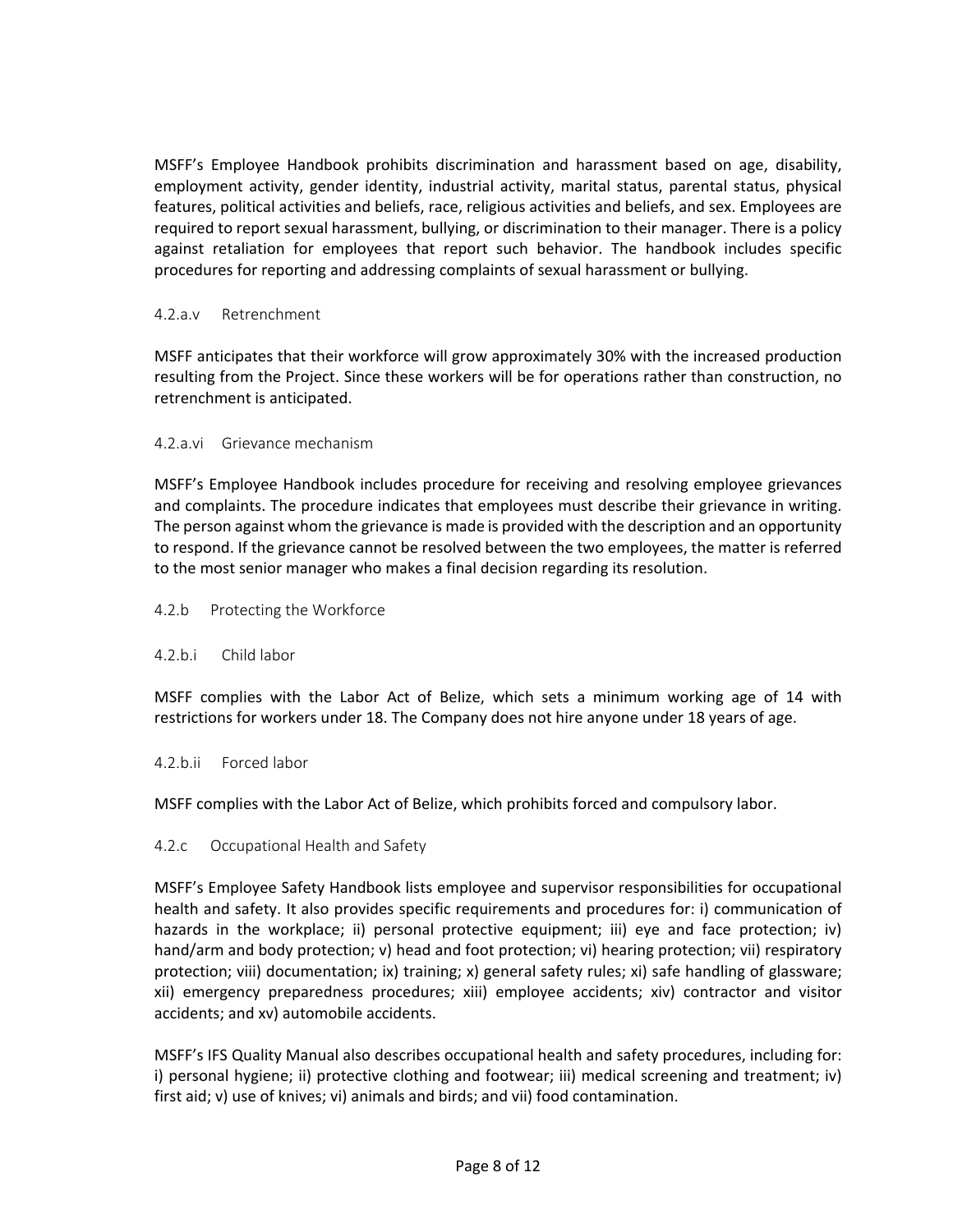The Quality Team conducts monthly health and safety inspections of the Plant. A Supervisor monitors the health and safety of farm workers under the supervision and periodic inspection of the Operations Manager.

# 4.2.d Provisions for People with Disabilities

MSFF's Employee Handbook prohibits discrimination and harassment based on disabilities. In addition, it states that employees with disabilities can request reasonable adjustments to their workplace or job to allow safety and productivity.

# 4.2.e Workers Engaged by Third Parties

The Project will not involve any workers engaged by third parties (i.e., contractors). The two greenhouses will be manufactured in Mexico. Existing MSFF workers will prepare the ground, which involves the excavation of postholes, and install the greenhouses. New equipment for the Plant will be purchased and installed by existing personnel.

# 4.2.f Supply Chain

MSFF purchases produce, specifically habanero peppers, from 50-60 local farmers, many of whom are women. Most of these farmers have been supplying peppers to the Company for many years and sell their produce only to MSFF. The Company also purchases produce, specifically carrots and onions, from local Mennonite farmers. These "outgrowers" are required to attend training, specifically on the use of pesticides, prior to being approved to sell produce to the Company. MSFF's Operations Manager inspects the outgrowers two or three times a season, which lasts five months. This inspection is done with the participation of representatives of the Belize Agriculture Department and Pesticide Control Board. They inspect their water supply and use of chemicals, and test the produce at random for pesticides. They also ensure that the outgrowers are complying with labor laws, including the prohibition on child labor. Outgrowers are required to sign a Supplier Letter of Guarantee prior to purchase of their produce. This letter will be updated to include a prohibition on child and forced labor.

# 4.3 Resource Efficiency and Pollution Prevention

# 4.3.a Resource Efficiency

# 4.3.a.i Greenhouse Gases

MSFF's principal source of greenhouse gas emissions is the burning of approximately 1000 gallons of butane a month for cooking. The Company currently has five gas-fired kettles. The Project intends to replace these kettles with steam kettles. The steam will be produced by a boiler that will utilize butane. The boiler will be more efficient in its use of butane, however, than the current gas-fired kettles, resulting in a reduction of emissions per volume of product.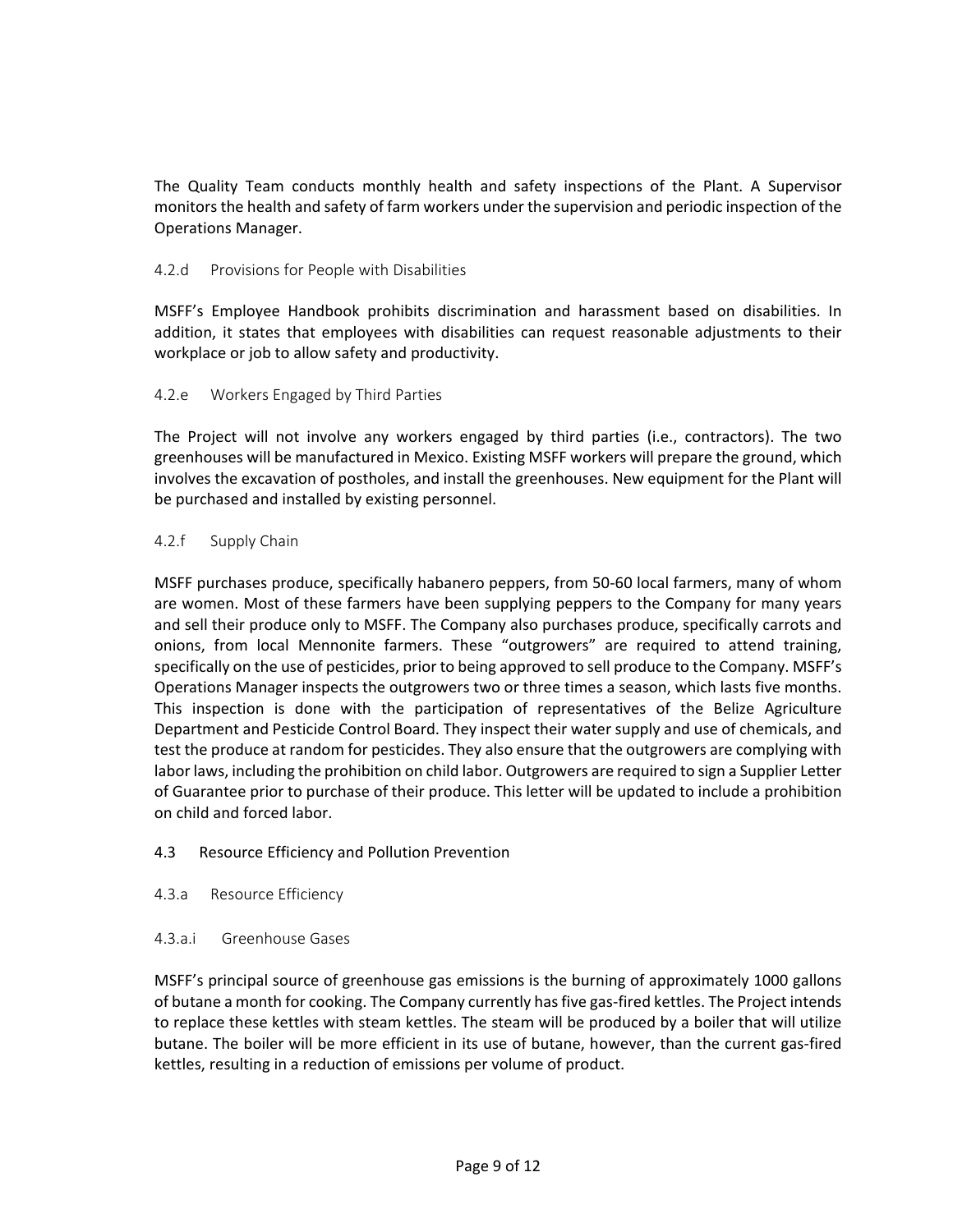MSFF's cold storage facility utilizes the refrigerant R404A, which is a hydrofluorocarbon ("HFC"). HFCs are not ozone depleting like chlorofluorocarbons ("CFCs"), but do have high global warming potential values.

MSFF's only other source of greenhouse emissions is Company vehicles, which utilize gasoline.

# 4.3.a.ii Water Consumption

According to MSFF's Water Management procedure, the facility uses approximately 11,000 gallons of water a week. The source of the water for the Plant is an on-site well. The Plant's water system was designed and installed by a licensed plumbing contractor and meets current community building codes. All water that contacts food meets World Health Organization ("WHO") drinking water standards. The Belize Agricultural Health Authority conducts quarterly biological analysis of the water, and the Company conducts monthly testing of their water storage tank for coliforms. MSFF has developed its own system to recycle water utilized in its cooking process. Steam is captured from the kettles, cooled down, and then reutilized. This has resulted in a significant reduction in the Company's water consumption.

MSFF also periodically extracts water from an onsite river to irrigate crops. The water is pumped into a tractor, which then irrigates the crops. Irrigation of crops is minimal, however, as there is generally sufficient rain to water the crops.

Water extracted from the well and the river is tested every day. It is also periodically tested by a third party.

#### 4.3.b Pollution Prevention

MSFF's Air Quality procedure indicates that the company utilizes a 3M Petrifilm Aerobic Count Plate and a 3M Petrifilm Rapid Yeast and Mold Plate to ensure a clean working environment at the Plant. If a high number of bacteria, yeast, or mold is detected, the Quality Manager is immediately notified and a deviation and corrective action report is filled out and implemented.

#### 4.3.b.i Wastes

MSFF's management of waste is described in several documents within the IFS Quality Manual. This includes a Waste Disposal Policy and procedures on general Waste Disposal, Solid Waste Handling and Discharge, and Liquid Waste Handling and Discharge. Waste is segregated into glass, liquid waste, and solid waste, each with its own color-coded receptacles. The liquid waste placed in these receptacles is from food processing activities. The facilities do not segregate plastic because they do not produce a significant amount of plastic waste. Solid waste is collected and transported to the municipal facility. No solid waste is recycled because there are no nearby recycling facilities.

Liquid waste from cooking is discharged into a sedimentation pond. The amount of wastewater is low, as water is recycled as much as possible. As a result, there is no need to discharge water from the sedimentation pond into a receiving water body. Domestic wastewater is discharged into a septic tank, which is periodically emptied by a certified company that specializes in this service.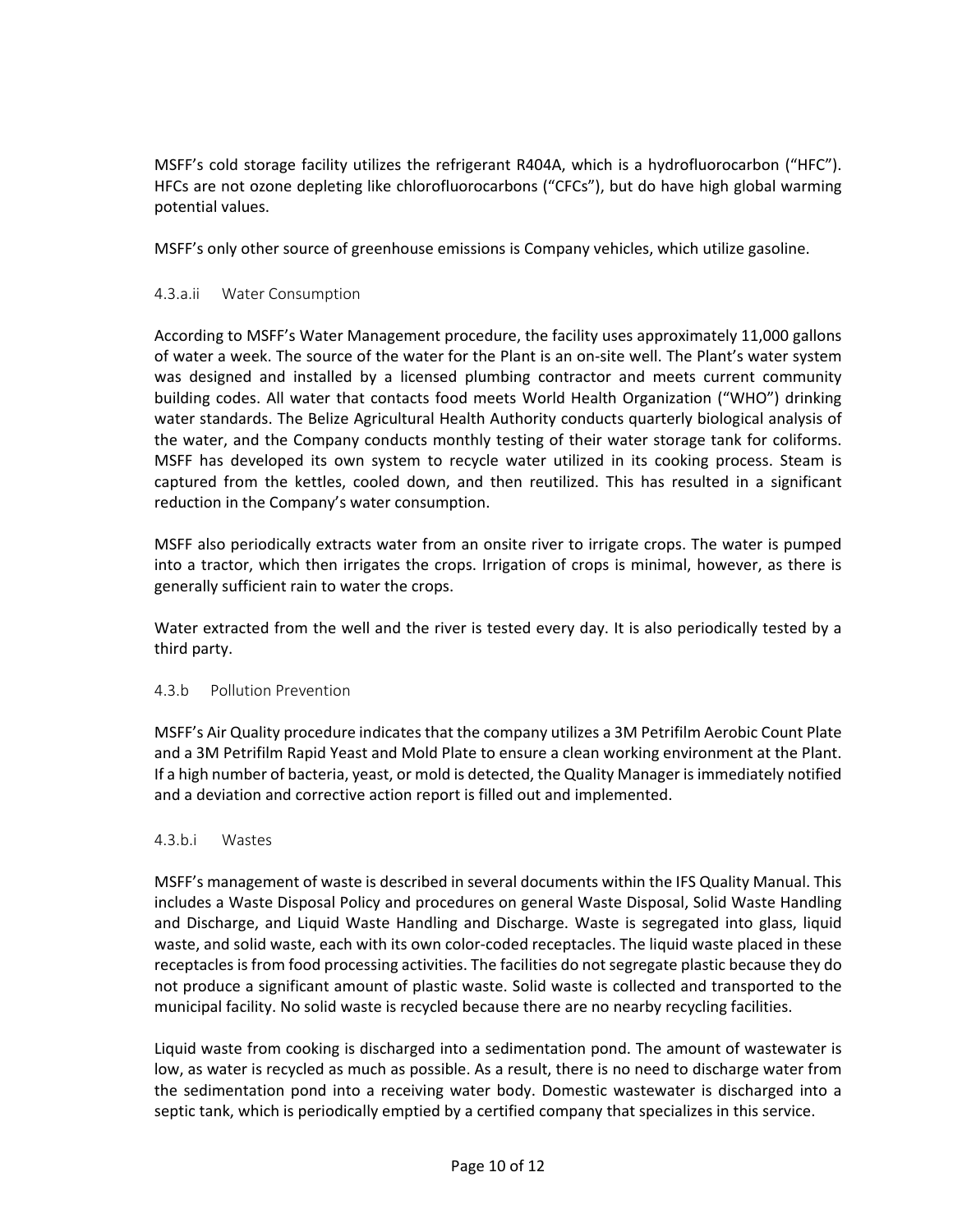MSFF also has a Management of Hazardous Wastes procedure, which indicates that the following types of hazardous waste are produced and separately disposed: i) incandescent bulbs; ii) oil; iii) oil filters; and iv) fuel filters. MSFF has indicated, however, that vehicle maintenance does not occur on site and light bulbs are taken by the municipal waste facility, so there are no hazardous wastes generated by the Company.

# 4.3.b.ii Hazardous Materials Management

MSFF maintains an inventory of hazardous materials. The current inventory lists 17 chemicals, all of which are soaps and cleaning products. These materials are securely stored in the facility's chemical room.

# 4.3.b.iii Pesticide Use and Management

The IFS Quality Manual describes procedures for pest control within the Plant. The document includes procedures for the use of chemical pesticides, but MSFF has indicated that they do not generally use them in the Plant. Instead, they rely on mechanical means of pest control, such as rodent traps.

All farm workers and outgrowers are required to take training on the proper use of pesticides, and are monitored for compliance during periodic inspections by the Company's Operations Manager and the Belize Pesticide Control Board. MSFF will develop a Pesticide Management Plan for the farm.

# 4.4 Community Health, Safety, and Security

# 4.4.a Community Health and Safety

All Project activities will take place at existing facilities, which are located 1.4 miles from the nearest community of Hope Creek. As a result, no material community health and safety impacts are anticipated.

# 4.4.b Security Personnel

MSFF's IFS Quality Manual includes procedures for Personnel and Visitor Security. The Company employs two security guards, who do not carry arms and call the police if there is any kind of security incident. Their principal job responsibilities are to register visitors and to keep them out of food preparation areas to prevent contamination. There are security cameras throughout the Plant, and the security guards periodically patrol the farm perimeter to identify intruders.

# 4.5 Land Acquisition and Involuntary Resettlement

All Project activities will take place at existing facilities. As a result, the Project will not involve any land acquisition or resettlement.